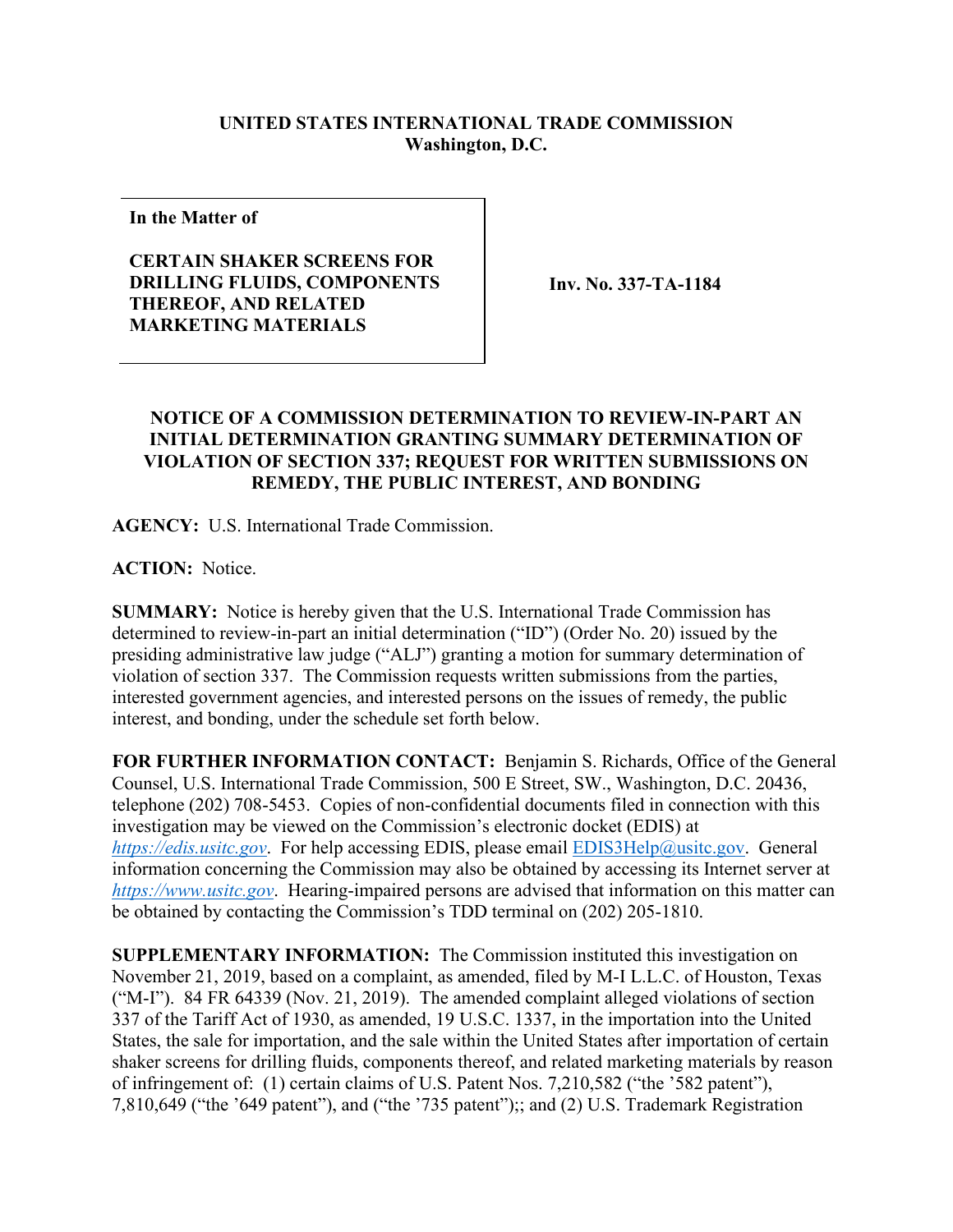Nos. 2,151,736 and 2,744,891. *Id.* The Commission's notice of investigation named six respondents, including Anping Shengjia Hardware Mesh Co., Ltd. ("SJ Screen") and Hebei Hengying Wire Cloth Co. Ltd ("Hengying Wire Cloth") (collectively the "Defaulting Respondents"). *Id.* at 64339-40. The Office of Unfair Import Investigations ("OUII") is participating in this investigation. *Id.* at 64340.

On February 5, 2020, the Commission found SJ Screen and Hengying Wire Cloth in default. Order No. 10, *unreviewed*, Notice, EDIS Doc. ID 704161 (Mar. 5, 2020). Thereafter, and after the termination of the other remaining respondents by consent order, *see* Order No. 8, *unreviewed*, Notice, EDIS Doc. ID 701736 (Feb. 6, 2020); Order No. 14, *unreviewed*, Notice, EDIS Doc. ID 708798 (Apr. 23, 2020), M-I withdrew all of its trademark-based allegations, as well as claims 2-11 of the '582 patent; claims 2-7 and 9 of the '649 patent; and claims 2-9, 13, 16, and 18-19 of the '735 patent from the investigation. *See* Order No. 19, *unreviewed*, Notice, EDIS Doc. ID 720447 (Sept. 24, 2020).

On August 27, 2020, M-I filed a motion for summary determination that the Defaulting Respondents violated section 337 and that M-I satisfies the domestic industry requirement of section 337. The motion sought issuance of a general exclusion order ("GEO") and imposition of a one hundred percent (100%) bond on accused products imported during the Presidential review period. On September 16, 2020, OUII filed a response supporting M-I's motion, including the remedial relief requested therein.

On November 19, 2020, the ALJ issued the subject ID granting M-I's motion and recommending issuance of a GEO and imposition of a bond in the amount of 100 percent of the entered value of infringing products. Specifically, the ID found that (1) the Commission has jurisdiction over the products, the parties, and the investigation; (2) the importation requirement is satisfied; (3) M-I has standing to bring this investigation; (4) all of the remaining asserted claims are infringed by one or more of the Defaulting Respondents' products; and (5) M-I has satisfied the domestic industry requirement of section 337. Additionally, the ALJ recommended that the Commission issue a GEO and impose a bond in the amount of one hundred percent (100%) of the entered value of infringing articles imported during the period of Presidential review.

The Commission has determined to review the ID's finding that M-I's investments in plant and equipment and M-I's employment of labor and capital are significant under section 337(a)(3)(A) and (B). The Commission has determined not to review the remainder of the ID.

In connection with the final disposition of this investigation, the statute authorizes issuance of, *inter alia*, (1) an exclusion order that could result in the exclusion of the subject articles from entry into the United States and/or (2) cease and desist orders that could result in the respondents being required to cease and desist from engaging in unfair acts in the importation and sale of such articles. Accordingly, the Commission is interested in receiving written submissions that address the form of remedy, if any, that should be ordered. If a party seeks exclusion of an article from entry into the United States for purposes other than entry for consumption, the party should so indicate and provide information establishing that activities involving other types of entry either are adversely affecting it or likely to do so. For background,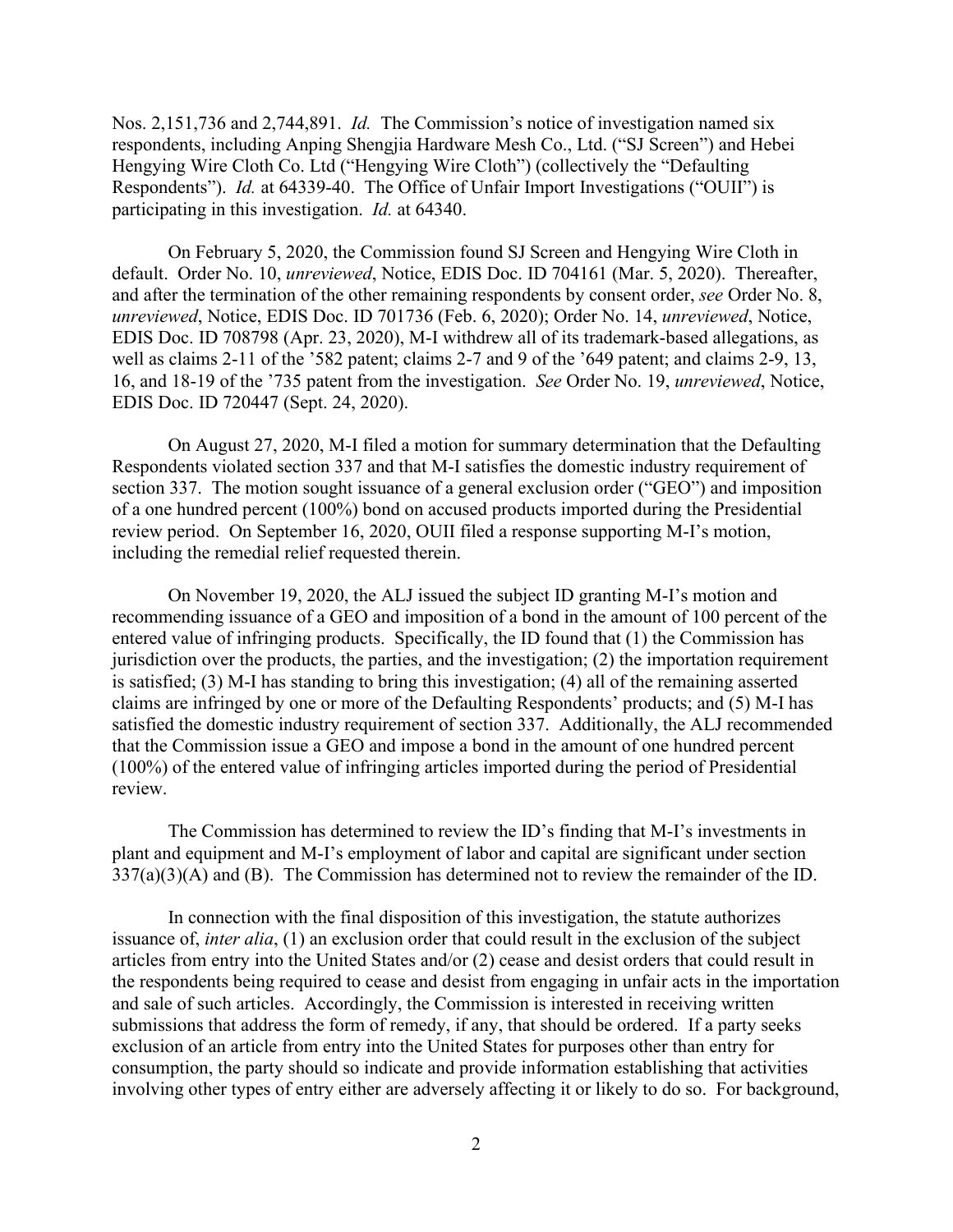see *Certain Devices for Connecting Computers via Telephone Lines*, Inv. No. 337-TA-360, USITC Pub. No. 2843, Comm'n Op. at 7-10 (Dec. 1994).

The statute requires the Commission to consider the effects of that remedy upon the public interest. The public interest factors the Commission will consider include the effect that an exclusion order would have on: (1) the public health and welfare, (2) competitive conditions in the U.S. economy, (3) U.S. production of articles that are like or directly competitive with those that are subject to investigation, and (4) U.S. consumers. The Commission is therefore interested in receiving written submissions that address the aforementioned public interest factors in the context of this investigation.

If the Commission orders some form of remedy, the U.S. Trade Representative, as delegated by the President, has 60 days to approve, disapprove, or take no action on the Commission's determination. *See* Presidential Memorandum of July 21, 2005, 70 FR 43251 (July 26, 2005). During this period, the subject articles would be entitled to enter the United States under bond, in an amount determined by the Commission and prescribed by the Secretary of the Treasury. The Commission is therefore interested in receiving submissions concerning the amount of the bond that should be imposed if a remedy is ordered.

**WRITTEN SUBMISSIONS**: Parties to the investigation, interested government agencies, and any other interested parties are encouraged to file written submissions on the issues of remedy, the public interest, and bonding. Such submissions should address the recommended determination by the ALJ on remedy and bonding.

In its initial submission, Complainant is also requested to identify the remedy sought and Complainant and OUII are requested to submit proposed remedial orders for the Commission's consideration. Complainant is further requested to state the dates that the Asserted Patents expire, the HTSUS subheadings under which the accused products are imported, and to supply the identification information for all known importers of the products at issue in this investigation. The initial written submissions and proposed remedial orders must be filed no later than close of business on January 19, 2021. Reply submissions must be filed no later than the close of business on January 26, 2021. No further submissions on these issues will be permitted unless otherwise ordered by the Commission.

Persons filing written submissions must file the original document electronically on or before the deadlines stated above. The Commission's paper filing requirements in 19 CFR 210.4(f) are currently waived. 85 FR 15798 (March 19, 2020). Submissions should refer to the investigation number (Inv. No. 337-TA-1184) in a prominent place on the cover page and/or the first page. (*See* Handbook for Electronic Filing Procedures, *[https://www.usitc.gov/documents/handbook\\_on\\_filing\\_procedures.pdf](https://www.usitc.gov/documents/handbook_on_filing_procedures.pdf)*). Persons with questions regarding filing should contact the Secretary, (202) 205-2000.

Any person desiring to submit a document to the Commission in confidence must request confidential treatment. All such requests should be directed to the Secretary to the Commission and must include a full statement of the reasons why the Commission should grant such treatment. *See* 19 CFR 201.6. Documents for which confidential treatment by the Commission